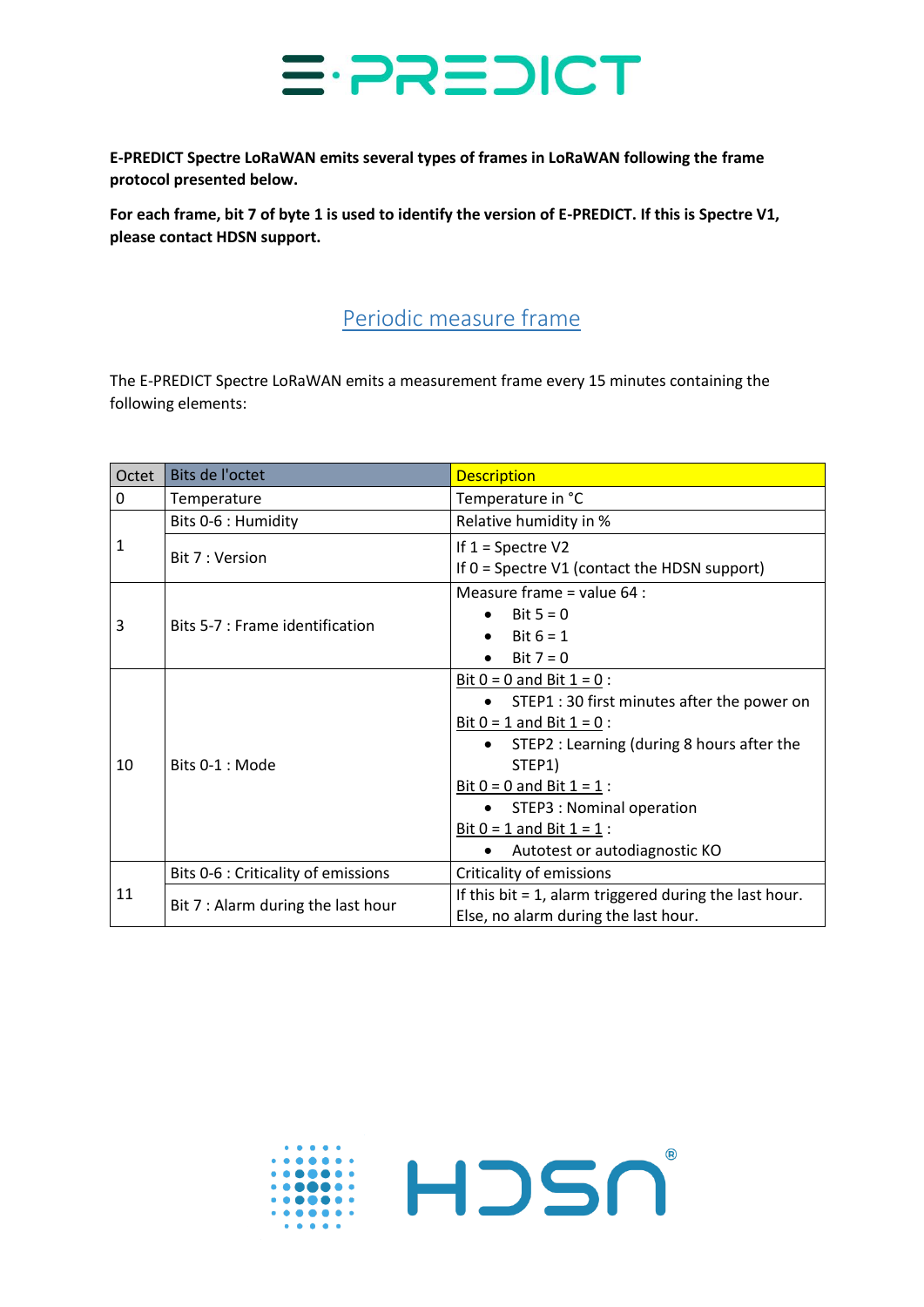

## Alarm frame

When E-PREDICT Spectre LoRaWAN detects a malfunction in the protected equipment, an alarm frame is instantly sent in LoRaWAN. It contains the following elements:

| <b>Byte</b>  | Bits of the byte                   | <b>Description</b>                                                                                                                                                                                                                                                                                                   |  |
|--------------|------------------------------------|----------------------------------------------------------------------------------------------------------------------------------------------------------------------------------------------------------------------------------------------------------------------------------------------------------------------|--|
| 0            | Temperature                        | Temperature in °C                                                                                                                                                                                                                                                                                                    |  |
| $\mathbf{1}$ | Bits 0-6 : Humidity                | Relative humidity in %                                                                                                                                                                                                                                                                                               |  |
|              | Bit 7 : Version                    | If $1 =$ Spectre V2<br>If $0 =$ Spectre V1 (contact the HDSN support)                                                                                                                                                                                                                                                |  |
| 3            | Bits 5-7 : Frame<br>identification | Alarm frame = value 128:<br>Bit $5 = 0$<br>Bit $6 = 0$<br>$\bullet$<br>Bit $7 = 1$                                                                                                                                                                                                                                   |  |
| 10           | Bits 0-1 : Mode                    | Bit $0 = 0$ and Bit $1 = 0$ :<br>STEP1 : 30 first minutes after the power on<br>Bit $0 = 1$ and Bit $1 = 0$ :<br>STEP2 : Learning (during 8 hours after the STEP1)<br>Bit $0 = 0$ and Bit $1 = 1$ :<br>STEP3 : Nominal operation<br>$\bullet$<br>Bit $0 = 1$ and Bit $1 = 1$ :<br>Autotest or autodiagnostic KO<br>٠ |  |
| 11           | Alarm                              | Alarm code:<br>Urgent: codes 1 to 93.<br>Very urgent : codes 94 to 98 & codes 100 to 190.<br>Test: code 99 possible only during the STEP1 (30 first minutes<br>$\bullet$<br>after the power on)                                                                                                                      |  |